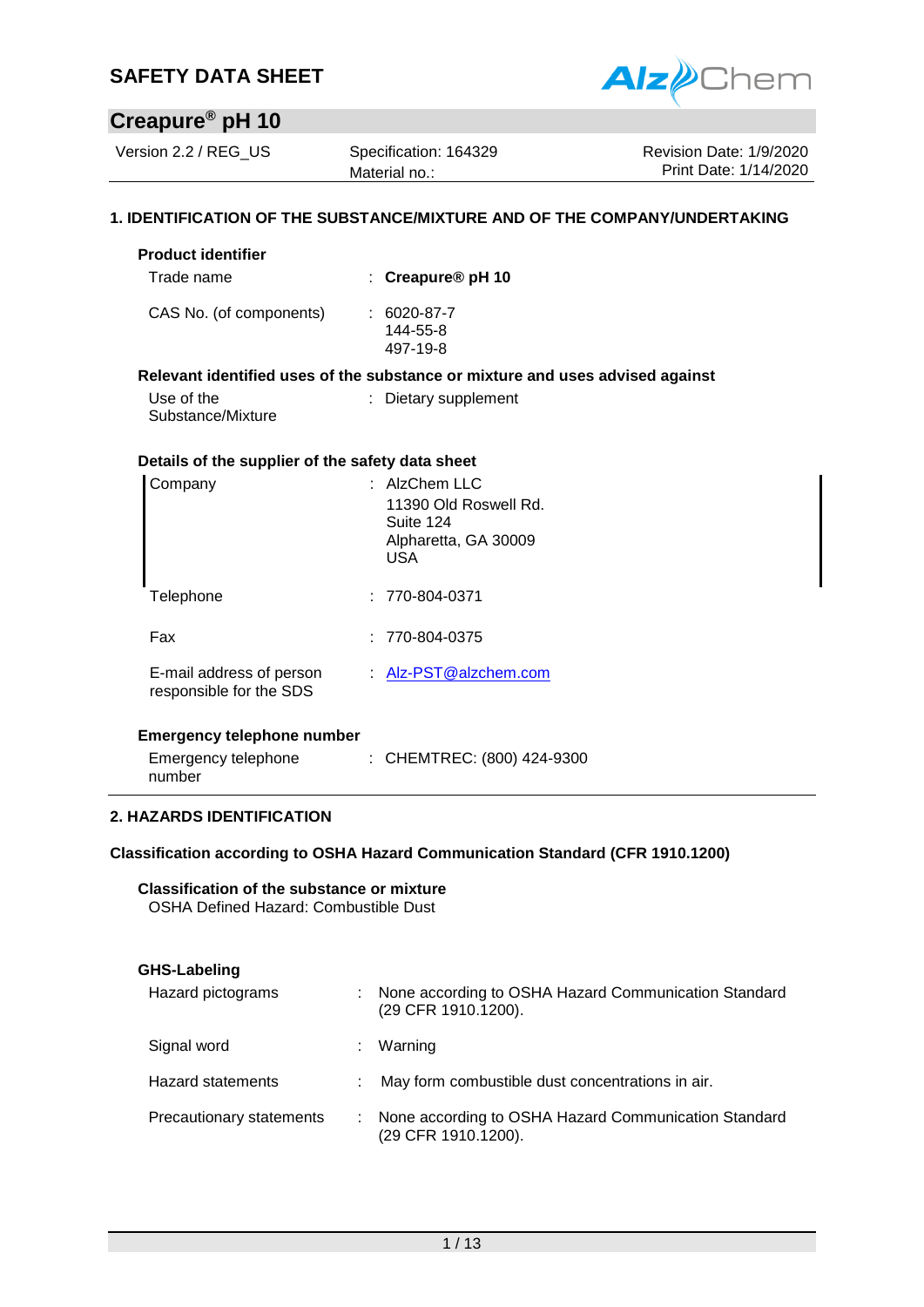

# **Creapure® pH 10**

Version 2.2 / REG US Specification: 164329

Material no.:

Revision Date: 1/9/2020 Print Date: 1/14/2020

#### **Other Hazards**

None known

#### **3. COMPOSITION/INFORMATION ON INGREDIENTS**

#### **Chemical Nature**

Mixture

#### **Information on ingredients/hazardous components as per OSHA Hazard Communication Standard (29 CFR 1910.1200)**

\_\_\_\_\_\_\_\_\_\_\_\_\_\_\_\_\_\_\_\_\_\_\_\_\_\_\_\_\_\_\_\_\_\_\_\_\_\_\_\_\_\_\_\_\_\_\_\_\_\_\_\_\_\_\_\_\_\_\_\_\_\_\_\_\_\_\_\_\_\_\_\_\_\_\_\_\_\_\_\_\_

| <b>Creatine monohydrate</b>                                                      | > 94%            |                                                         |
|----------------------------------------------------------------------------------|------------------|---------------------------------------------------------|
| CAS No. 6020-87-7                                                                |                  |                                                         |
| <b>OSHA Defined Hazard</b>                                                       | Combustible Dust | May form combustible dust<br>concentrations in the air. |
| Sodium hydrogencarbonate                                                         | $\leq 3\%$       |                                                         |
| CAS No. 144-55-8                                                                 |                  |                                                         |
| Not hazardous according to OSHA Hazard Communication Standard (29 CFR 1910.1200) |                  |                                                         |
| Sodium carbonate                                                                 | $\leq 3\%$       |                                                         |
| CAS No. 497-19-8                                                                 |                  |                                                         |
| Eve Irritation                                                                   | Category 2A      | Causes serious eye irritation.                          |

#### **4. FIRST AID MEASURES**

#### **Description of first aid measures**

| General advice          | : If feeling unwell seek medical advice.                                                           |
|-------------------------|----------------------------------------------------------------------------------------------------|
| If inhaled              | $:$ Move to fresh air.                                                                             |
| In case of skin contact | : Change contaminated clothing.<br>Wash off with plenty of water.                                  |
| In case of eye contact  | : Keep eye wide open while rinsing.                                                                |
| If swallowed            | : After absorbing large amounts of substance / In case of<br>discomfort: Supply with medical care. |

#### **Most important symptoms and effects, both acute and delayed**

None known.

#### **Indication of any immediate medical attention and special treatment needed** No data available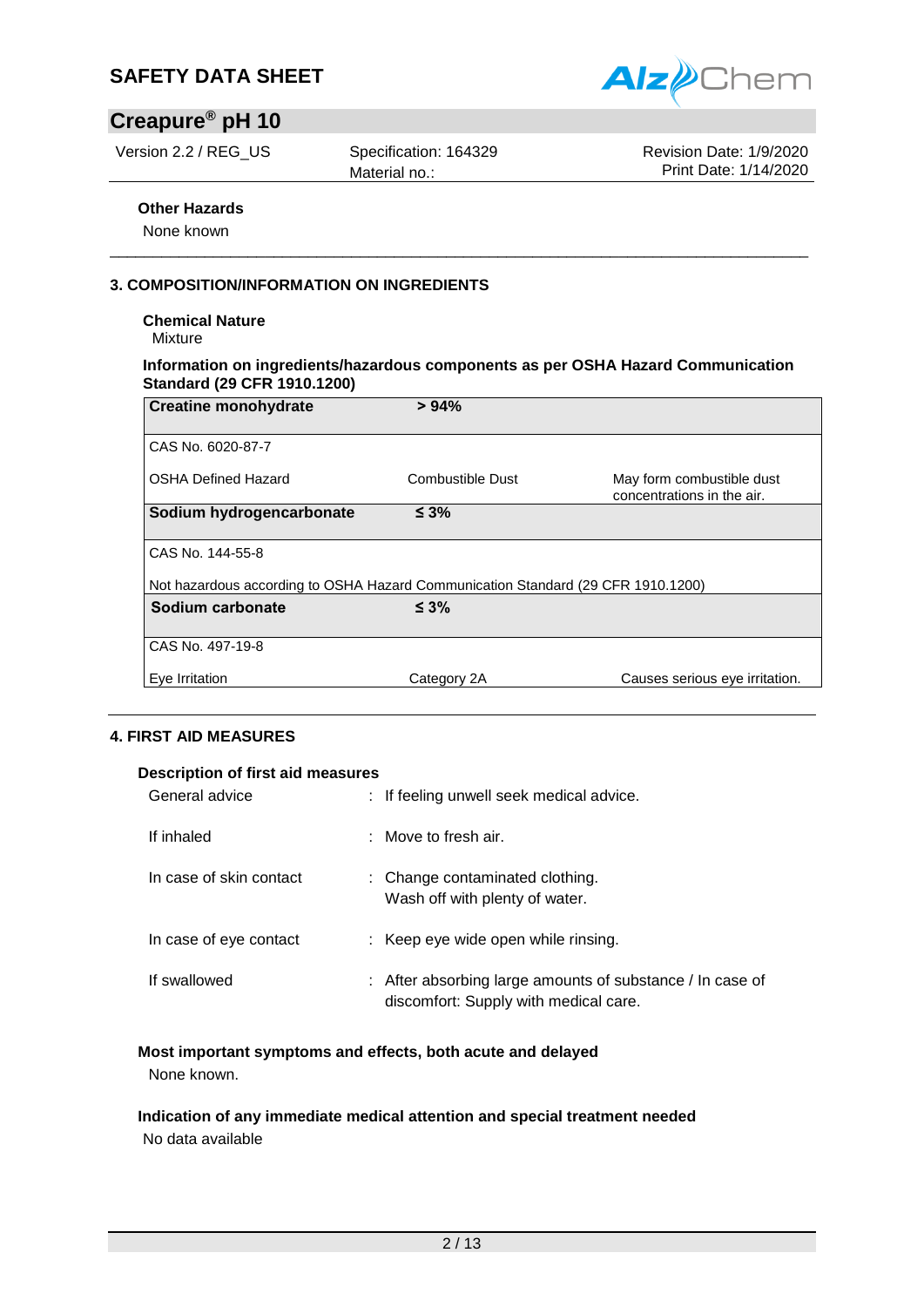# **Creapure® pH 10**



| Creapure pH 10                                        |                                                                                             |                                                                                                                                     |
|-------------------------------------------------------|---------------------------------------------------------------------------------------------|-------------------------------------------------------------------------------------------------------------------------------------|
| Version 2.2 / REG_US                                  | Specification: 164329<br>Material no.:                                                      | Revision Date: 1/9/2020<br>Print Date: 1/14/2020                                                                                    |
| <b>5. FIREFIGHTING MEASURES</b>                       |                                                                                             |                                                                                                                                     |
| <b>Extinguishing media</b>                            |                                                                                             |                                                                                                                                     |
| Suitable extinguishing media                          | : The product itself is not flammable; adapt fire-extinguishing<br>measures to surroundings |                                                                                                                                     |
| Unsuitable extinguishing<br>media                     | No data available                                                                           |                                                                                                                                     |
| Special hazards arising from the substance or mixture |                                                                                             |                                                                                                                                     |
| <b>Explosion hazard</b>                               | potential dust explosion hazard.                                                            | : Avoid generating dust; fine dust dispersed in air in sufficient<br>concentrations, and in the presence of an ignition source is a |
| <b>Advice for firefighters</b>                        |                                                                                             |                                                                                                                                     |
| Special protective equipment<br>for firefighters      | : In the case of fire, wear respiratory protective equipment                                | independent of surrounding air and chemical protective suit.                                                                        |

#### **6. ACCIDENTAL RELEASE MEASURES**

#### **Personal precautions, protective equipment and emergency procedures**

| Personal precautions             | : Wear personal protective equipment; see section 8.<br>Ensure adequate ventilation.<br>Dust deposits should not be allowed to accumulate on<br>surfaces, as these may form an explosive mixture if they are<br>released into the atmosphere in sufficient concentration.<br>Avoid dispersal of dust in the air <i>(i.e., cleaning dust surfaces</i><br>with compressed air).<br>Nonsparking tools should be used. |
|----------------------------------|--------------------------------------------------------------------------------------------------------------------------------------------------------------------------------------------------------------------------------------------------------------------------------------------------------------------------------------------------------------------------------------------------------------------|
| <b>Environmental precautions</b> |                                                                                                                                                                                                                                                                                                                                                                                                                    |

| Environmental precautions | : Prevent substance from entering soil, natural bodies of water |
|---------------------------|-----------------------------------------------------------------|
|                           | and sewer systems.                                              |

#### **Methods and material for containment and cleaning up**

| Methods for cleaning up | Sweep up and shovel into suitable containers for disposal. |
|-------------------------|------------------------------------------------------------|
|                         | Avoid dust formation.                                      |

#### **7. HANDLING AND STORAGE**

#### **Precautions for safe handling**

Advice on safe handling : Handle in accordance with good industrial hygiene and safety practice.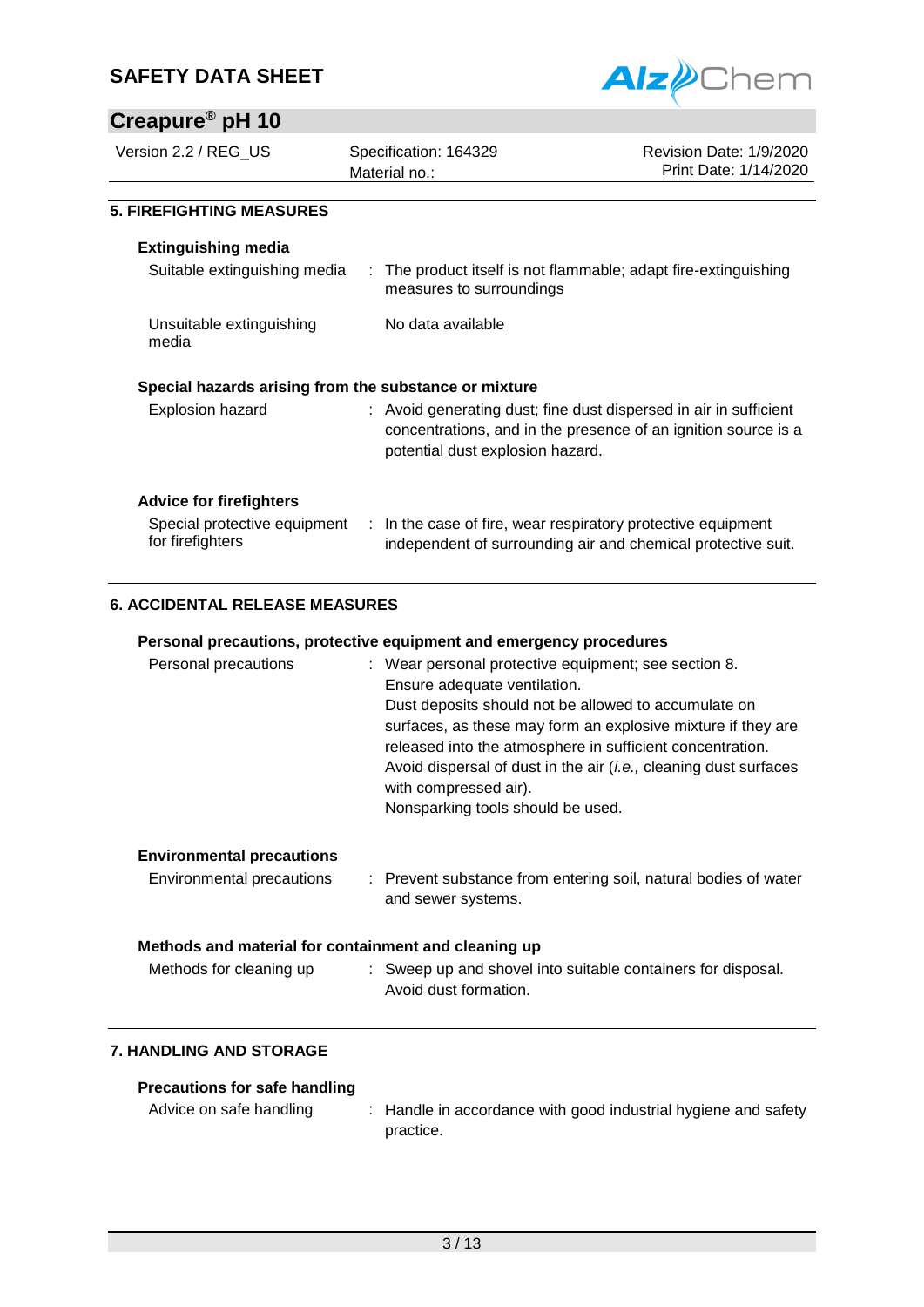# **Creapure® pH 10**



| Version 2.2 / REG US                               | Specification: 164329<br>Material no.:                                                                                                                                                                                                                                                                                                                                                                                                                  | Revision Date: 1/9/2020<br>Print Date: 1/14/2020                                                                             |
|----------------------------------------------------|---------------------------------------------------------------------------------------------------------------------------------------------------------------------------------------------------------------------------------------------------------------------------------------------------------------------------------------------------------------------------------------------------------------------------------------------------------|------------------------------------------------------------------------------------------------------------------------------|
| Advice on protection against<br>fire and explosion | : Avoid formation of air-dust mixtures and keep away from<br>explosions.<br>Minimize dust generation and accumulation.<br>Routine housekeeping should be instituted to ensure that<br>dusts do not accumulate on surfaces.<br>Dry powders can build static electricity charges when<br>subjected to the friction of transfer and mixing operations.<br>Provide adequate precautions, such as electrical grounding<br>and bonding, or inert atmospheres. | ignition sources (sparks, flames, open flame) to prevent dust                                                                |
| Hygiene measures                                   | Do not breathe dust. Take off clothing and shoes<br>contaminated with product. Clean before reuse. Do not eat,<br>from food, drink and animal feeding stuffs.                                                                                                                                                                                                                                                                                           | drink, smoke, or sniff while at work. Wash your hands and/or<br>face before breaks and before termination of work. Keep away |
| Requirements for storage<br>areas and containers   | Conditions for safe storage, including any incompatibilities<br>: Keep container tightly closed. Store in a cool and dry place.                                                                                                                                                                                                                                                                                                                         |                                                                                                                              |
| Storage period                                     | $: 36$ Months                                                                                                                                                                                                                                                                                                                                                                                                                                           |                                                                                                                              |
| Packaging material                                 | Suitable material: polyethylene, polypropylene                                                                                                                                                                                                                                                                                                                                                                                                          |                                                                                                                              |

### **8. Exposure controls/personal protection**

#### **Airborne Exposure Guidelines**

Particulates not otherwise regulated (PNOR) CAS No. (of components) : 6020-87-7, 144-55-8, 497-19-8

#### **US OSHA Permissible Exposure Limits (PELs)**

| Form:                                                                 | Dust                                                                                                                        |
|-----------------------------------------------------------------------|-----------------------------------------------------------------------------------------------------------------------------|
|                                                                       | Time Weighted Average (TWA): 15 mg/m <sup>3</sup> or 50 mppcf (millions of particles per cubic foot of air)<br>(total dust) |
| Time Weighted Average (TWA): $5 \text{ mg/m}^3$ (respirable fraction) |                                                                                                                             |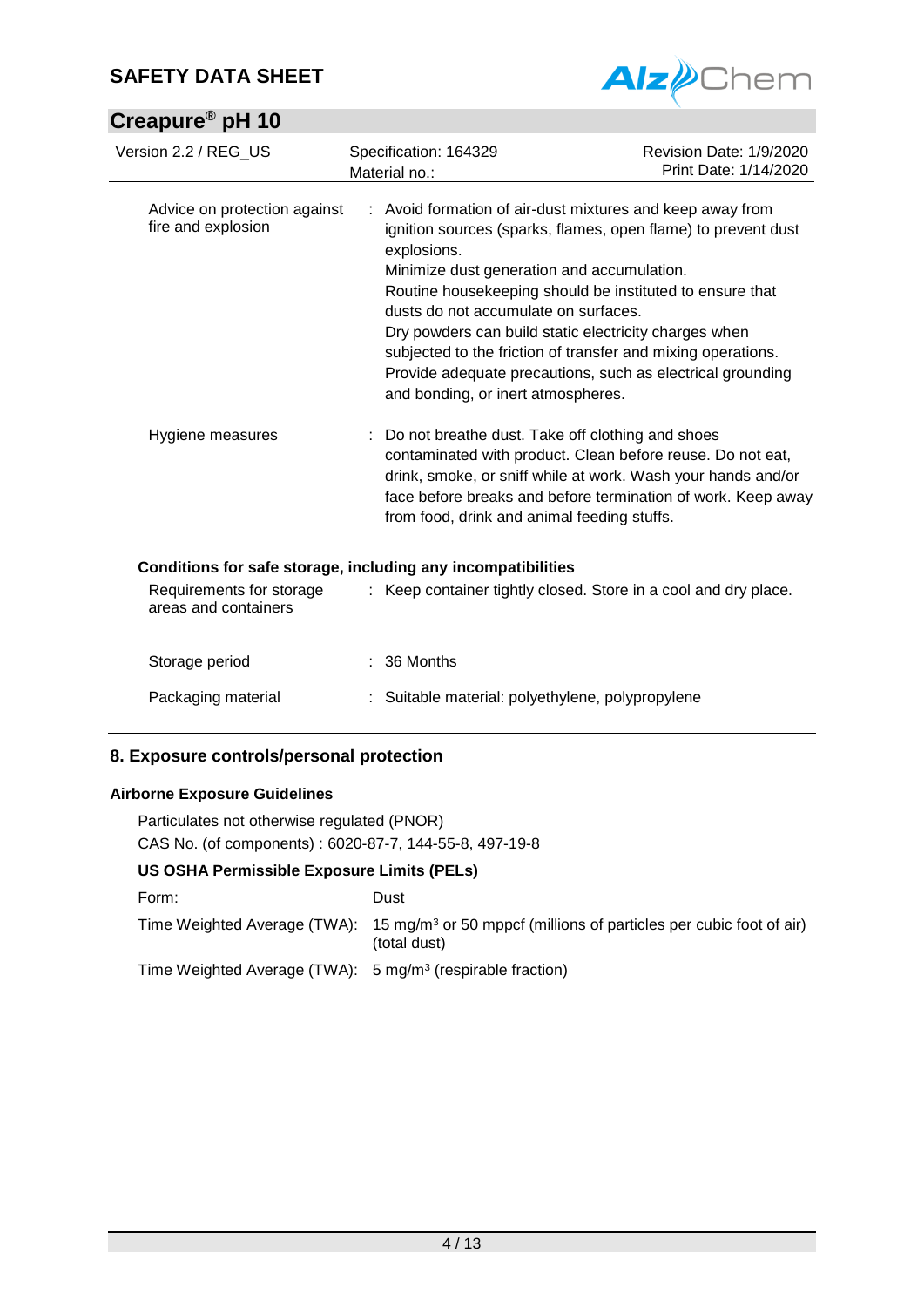

## **Creapure® pH 10**

Version 2.2 / REG US Specification: 164329

Material no.:

Revision Date: 1/9/2020 Print Date: 1/14/2020

#### **Control parameters**

#### **Engineering measures**

It is recommended that all dust control equipment such as local exhaust ventilation and material transport systems involved in handling of this product contain explosion relief vents or an explosion suppression system or an oxygen- deficient environment.

Ensure that dust-handling systems (such as exhaust ducts, dust collectors, vessels, and processing equipment) are designed in a manner to prevent the escape of dust into the work area (*i.e.,* there is no leakage from the equipment).

Use only appropriately classified electrical equipment and powered industrial trucks.

In case of dust being formed, provide for adequate extraction.

Ensure all equipment is electrically grounded before beginning transfer operations.

#### **Exposure controls**

#### **Personal protective equipment**

| Eye protection                                                                                               | : Safety glasses                                                                                                                                                                                                   |
|--------------------------------------------------------------------------------------------------------------|--------------------------------------------------------------------------------------------------------------------------------------------------------------------------------------------------------------------|
| Hand protection<br>Remarks<br>Material<br>Break through time<br>Glove thickness<br>Directive<br>Manufacturer | : Wear protective gloves made of the following materials<br>: Nitrile rubber, Recommendation: Camatril 730<br>$:$ > 480 min<br>$\therefore$ 0.4 mm<br>$\pm$ DIN EN 374<br>: Kächele-Cama Latex GmbH (KCL), Germany |
| Skin and body protection                                                                                     | : Protective suit                                                                                                                                                                                                  |
| Respiratory protection                                                                                       | : Do not inhale gases, vapors, aerosols or dust - use respiratory<br>protection equipment.<br>Dust protection mask.                                                                                                |

#### **9. PHYSICAL AND CHEMICAL PROPERTIES**

#### **Information on basic physical and chemical properties**

| Appearance          | : Solid                                     |
|---------------------|---------------------------------------------|
| Color               | : Colorless                                 |
| Odor                | : Odorless                                  |
| Odor threshold      | : No data available                         |
| рH                  | : $10.0$ (68°F) (20°C) (saturated solution) |
| Melting point/range | : 545°F (285°C)<br>Decomposition: yes       |
| Boiling point/range | : No data available                         |
| Flammability        | : No data available                         |
| Flash point         | Not applicable                              |
|                     |                                             |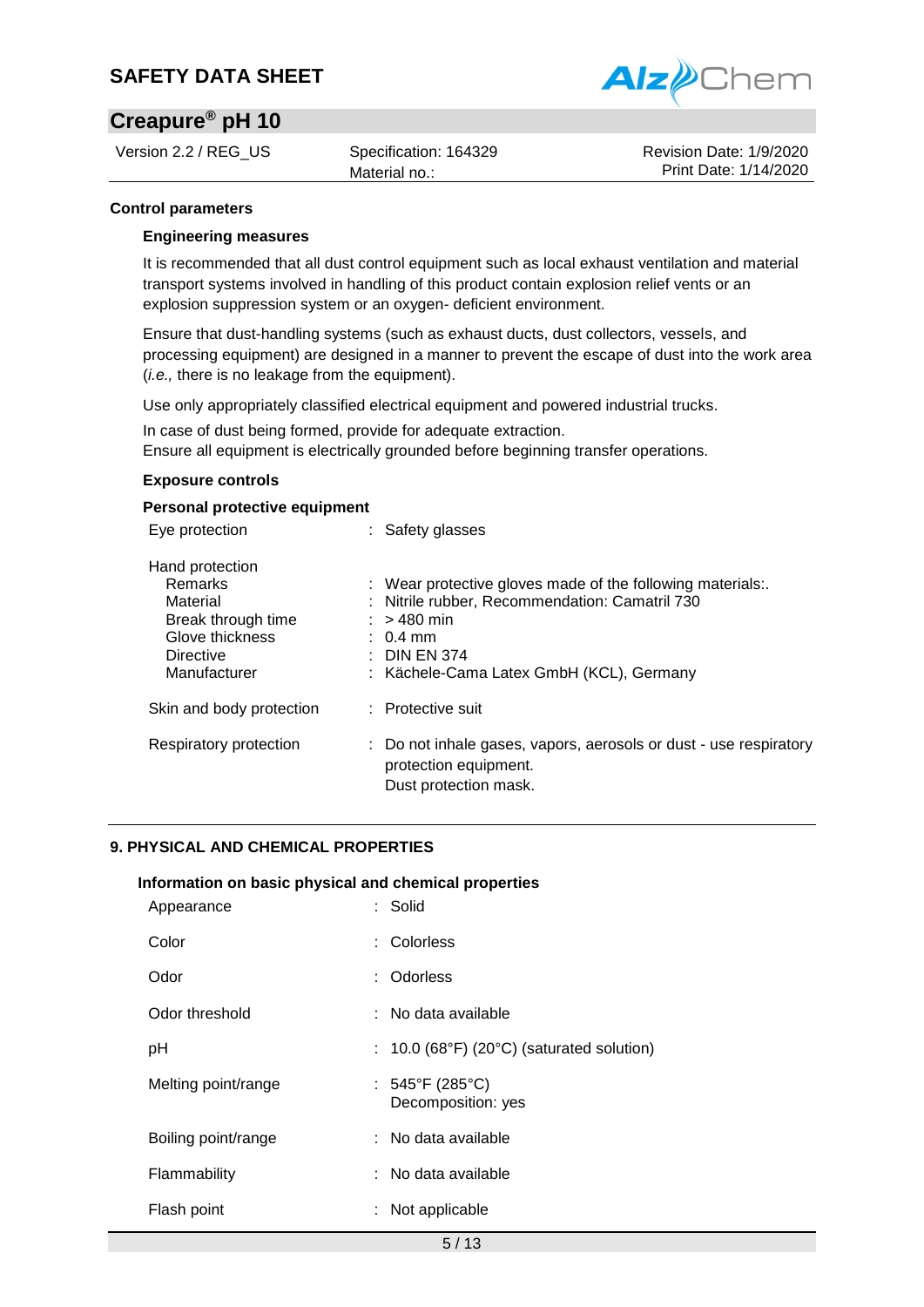# **Creapure® pH 10**



| $-$ - $   -$                              |                                                                           |                                                  |
|-------------------------------------------|---------------------------------------------------------------------------|--------------------------------------------------|
| Version 2.2 / REG_US                      | Specification: 164329<br>Material no.:                                    | Revision Date: 1/9/2020<br>Print Date: 1/14/2020 |
| Upper/lower flammability or               | : No data available                                                       |                                                  |
| explosive limits                          |                                                                           |                                                  |
| Decomposition temperature                 | : No data available                                                       |                                                  |
| Vapor pressure                            | No data available                                                         |                                                  |
| Evaporation rate                          | : Not applicable                                                          |                                                  |
| Vapor density                             | : No data available                                                       |                                                  |
| Density                                   | No data available                                                         |                                                  |
| Relative density                          | No data available                                                         |                                                  |
| Water solubility                          | : 15.2 g/l saturated solution (68 °F) (20 °C)                             |                                                  |
| Partition coefficient:<br>n-octanol/water | : $log P_{ow}: < -2 (68 °F) (20 °C)$<br>Method: EEC method 92/69/EEC, A 8 |                                                  |
| Auto-ignition temperature                 | : No data available                                                       |                                                  |
| Viscosity                                 | No data available                                                         |                                                  |

#### **Other information**

No data available

#### **10. STABILITY AND REACTIVITY**

| <b>Chemical stability</b>                           |                                                            |  |  |
|-----------------------------------------------------|------------------------------------------------------------|--|--|
| No decomposition if stored and applied as directed. |                                                            |  |  |
| <b>Possibility of hazardous reactions</b>           |                                                            |  |  |
| Hazardous reactions                                 | $:$ None known.                                            |  |  |
| <b>Conditions to avoid</b>                          |                                                            |  |  |
| Conditions to avoid                                 | : > 482°F (>250°C)                                         |  |  |
| Incompatible materials                              |                                                            |  |  |
| Materials to avoid                                  | : Strong acids and strong bases<br>Strong oxidizing agents |  |  |
| Hazardous decomposition products                    |                                                            |  |  |
| Hazardous decomposition : Ammonia                   |                                                            |  |  |

#### **11. TOXICOLOGICAL INFORMATION**

products

Product and component data and/or data for a similar material are summarized below.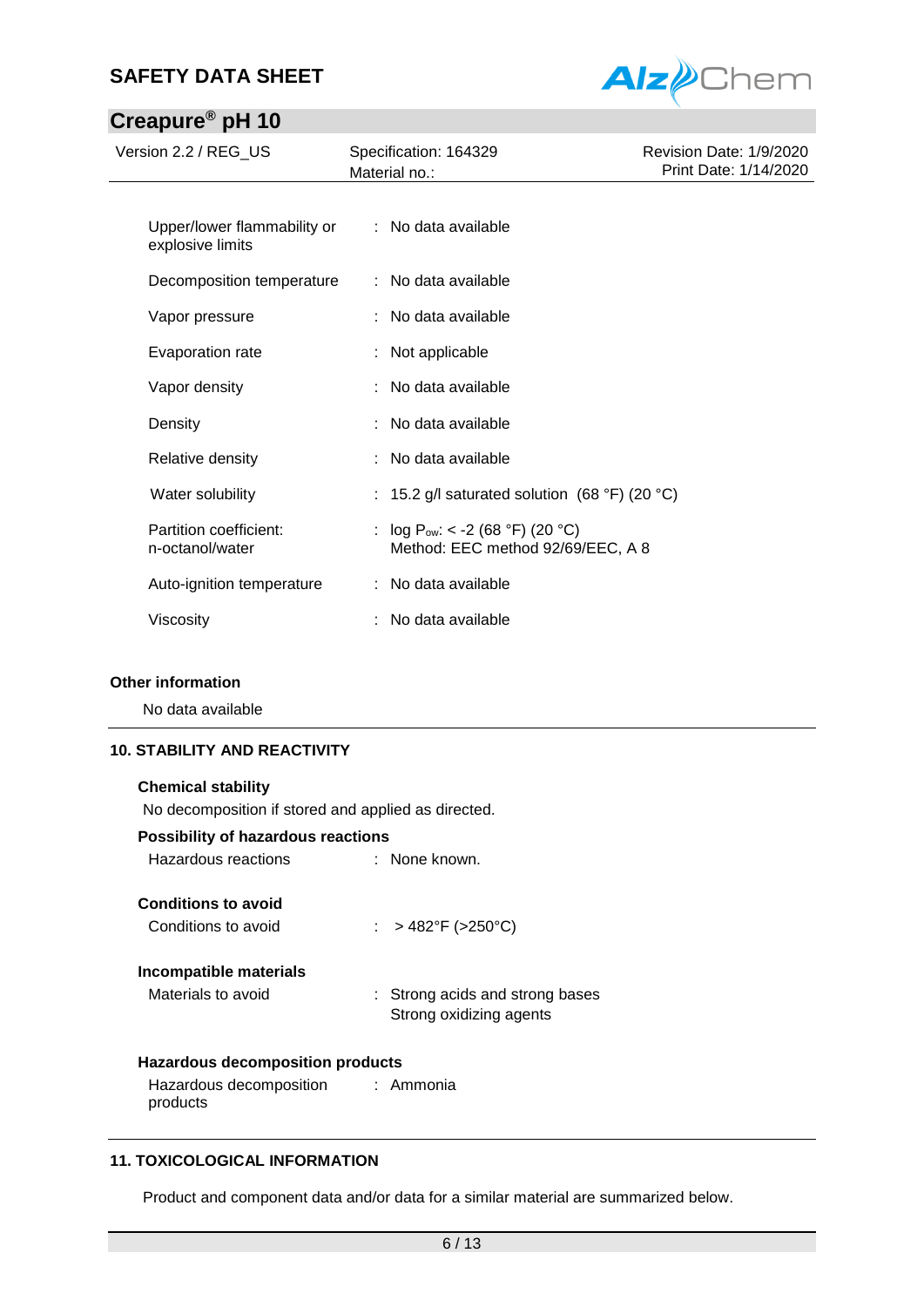

# **Creapure® pH 10**

| Version 2.2 / REG_US                     | Specification: 164329<br>Material no.:                                                                                                                                            | Revision Date: 1/9/2020<br>Print Date: 1/14/2020       |
|------------------------------------------|-----------------------------------------------------------------------------------------------------------------------------------------------------------------------------------|--------------------------------------------------------|
| <b>Acute toxicity</b>                    |                                                                                                                                                                                   |                                                        |
| <b>Product:</b>                          |                                                                                                                                                                                   |                                                        |
| Acute oral toxicity                      | : LD50 (rat): $> 2000$ mg/kg<br>Remarks: AlzChem test result.                                                                                                                     | Method: Directive 93/21/EWG (Acute Toxic Class Method) |
| <b>Components: Creatine Monohydrate:</b> |                                                                                                                                                                                   |                                                        |
| Acute oral toxicity                      | : LD50 (rat): $>$ 2000 mg/kg<br>Method: OECD TG 423<br>GLP: yes<br>Assessment: The classification criteria are not met.<br>Remarks: AlzChem test result.                          |                                                        |
| Acute dermal toxicity                    | : LD50 (rat, male/female): $>$ 2000 mg/kg<br>Method: OECD Test Guideline 402<br>GLP: yes<br>Assessment: The classification criteria are not met.<br>Remarks: AlzChem test result. |                                                        |

#### **Skin corrosion/irritation**

#### **Components: Creatine Monohydrate**

Species: rabbit Method: Directive 67/548/EEC, Annex V, B.4. Result: No skin irritation GLP: yes Remarks: AlzChem test result.

#### **Serious eye damage/eye irritation**

#### **Components: Creatine Monohydrate**

Species: rabbit Method: Guideline 92/69/EEC B.5 Result: No eye irritation Remarks: AlzChem test result.

#### **Respiratory or skin sensitization**

#### **Components: Creatine Monohydrate**

Test Type: Magnusson & Kligman Species: guinea pig Method: Directive 96/54/EC, B.6 Result: Not sensitizing Remarks: AlzChem test result.

#### **Germ cell mutagenicity**

**Components: Creatine Monohydrate**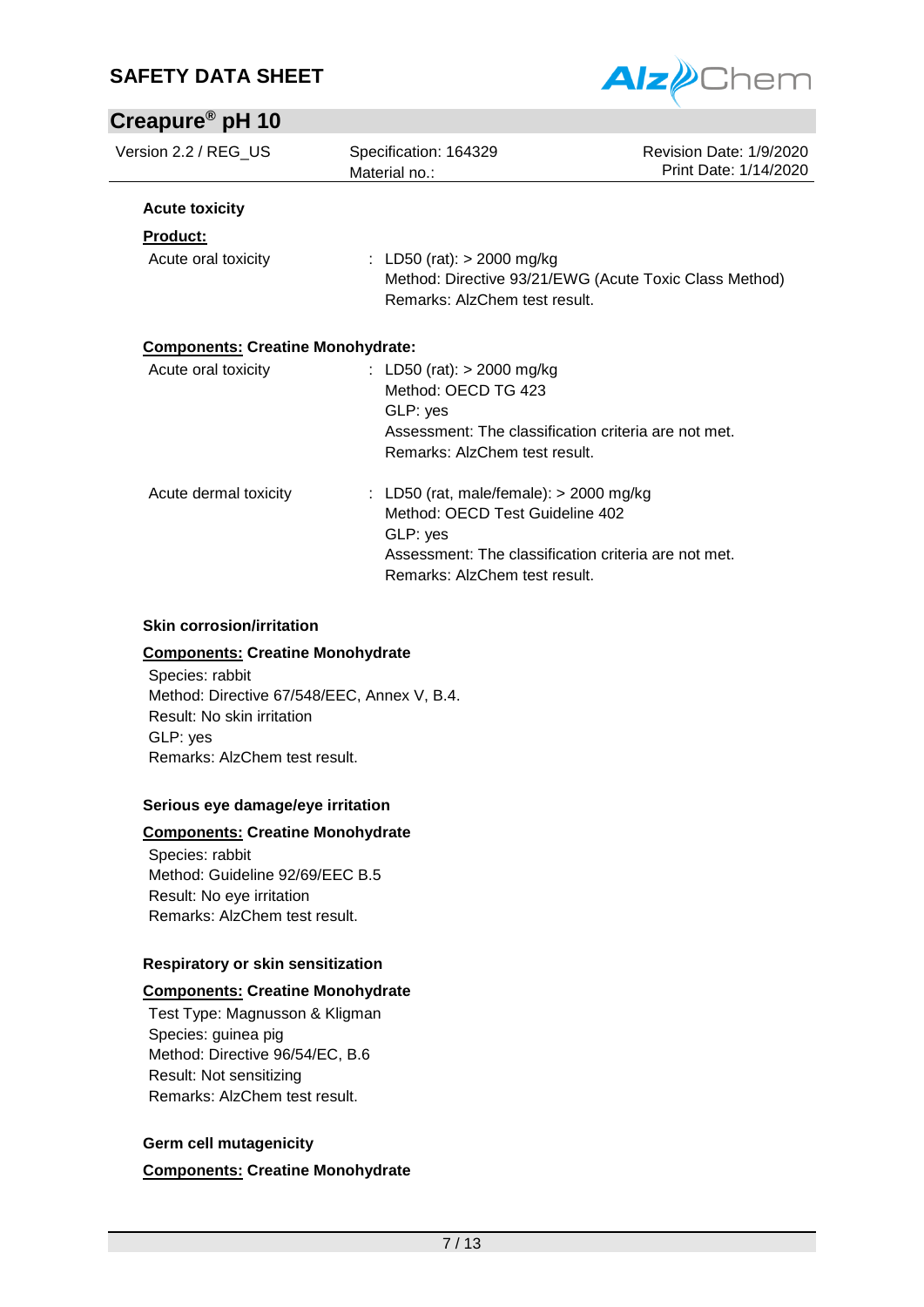

## **Creapure® pH 10**

| Creapure <sup>®</sup> pH 10                                           |                                                                               |                                                  |
|-----------------------------------------------------------------------|-------------------------------------------------------------------------------|--------------------------------------------------|
| Version 2.2 / REG_US                                                  | Specification: 164329<br>Material no.:                                        | Revision Date: 1/9/2020<br>Print Date: 1/14/2020 |
| Germ cell mutagenicity-<br>Assessment                                 | : Not mutagenic in Ames Test, Alzchem study                                   |                                                  |
| Carcinogenicity                                                       |                                                                               |                                                  |
| <b>Components: Creatine Monohydrate</b>                               |                                                                               |                                                  |
| Carcinogenicity -<br>Assessment                                       | : No evidence that cancer may be caused.                                      |                                                  |
| <b>Reproductive toxicity</b>                                          |                                                                               |                                                  |
| <b>Components: Creatine Monohydrate</b>                               |                                                                               |                                                  |
| Reproductive toxicity -<br>Assessment                                 | : No evidence of effects of reproductive / developmental<br>toxicity.         |                                                  |
| <b>STOT - single exposure</b>                                         |                                                                               |                                                  |
| <b>Product:</b>                                                       |                                                                               |                                                  |
| Remarks: No data available                                            |                                                                               |                                                  |
| <b>Components: Creatine Monohydrate</b><br>Remarks: No data available |                                                                               |                                                  |
| <b>STOT - repeated exposure</b>                                       |                                                                               |                                                  |
| <b>Product:</b>                                                       |                                                                               |                                                  |
| Remarks: No data available                                            |                                                                               |                                                  |
| <b>Components: Creatine Monohydrate</b>                               |                                                                               |                                                  |
| Remarks: No data available                                            |                                                                               |                                                  |
| <b>Repeated dose toxicity</b>                                         |                                                                               |                                                  |
| <b>Components: Creatine Monohydrate</b>                               |                                                                               |                                                  |
| Species: rat                                                          |                                                                               |                                                  |
| NOAEL: 2000 mg/kg                                                     |                                                                               |                                                  |
| Exposure time: 28-day                                                 |                                                                               |                                                  |
|                                                                       | Assessment: based on available data, the classification criteria are not met. |                                                  |
| <b>Aspiration toxicity</b>                                            |                                                                               |                                                  |
| Product:                                                              |                                                                               |                                                  |
| Remarks: No data available                                            |                                                                               |                                                  |
| <b>Components: Creatine Monohydrate</b>                               |                                                                               |                                                  |
| Remarks: No data available                                            |                                                                               |                                                  |
| <b>Experience with human exposure</b>                                 |                                                                               |                                                  |

**Components: Creatine Monohydrate**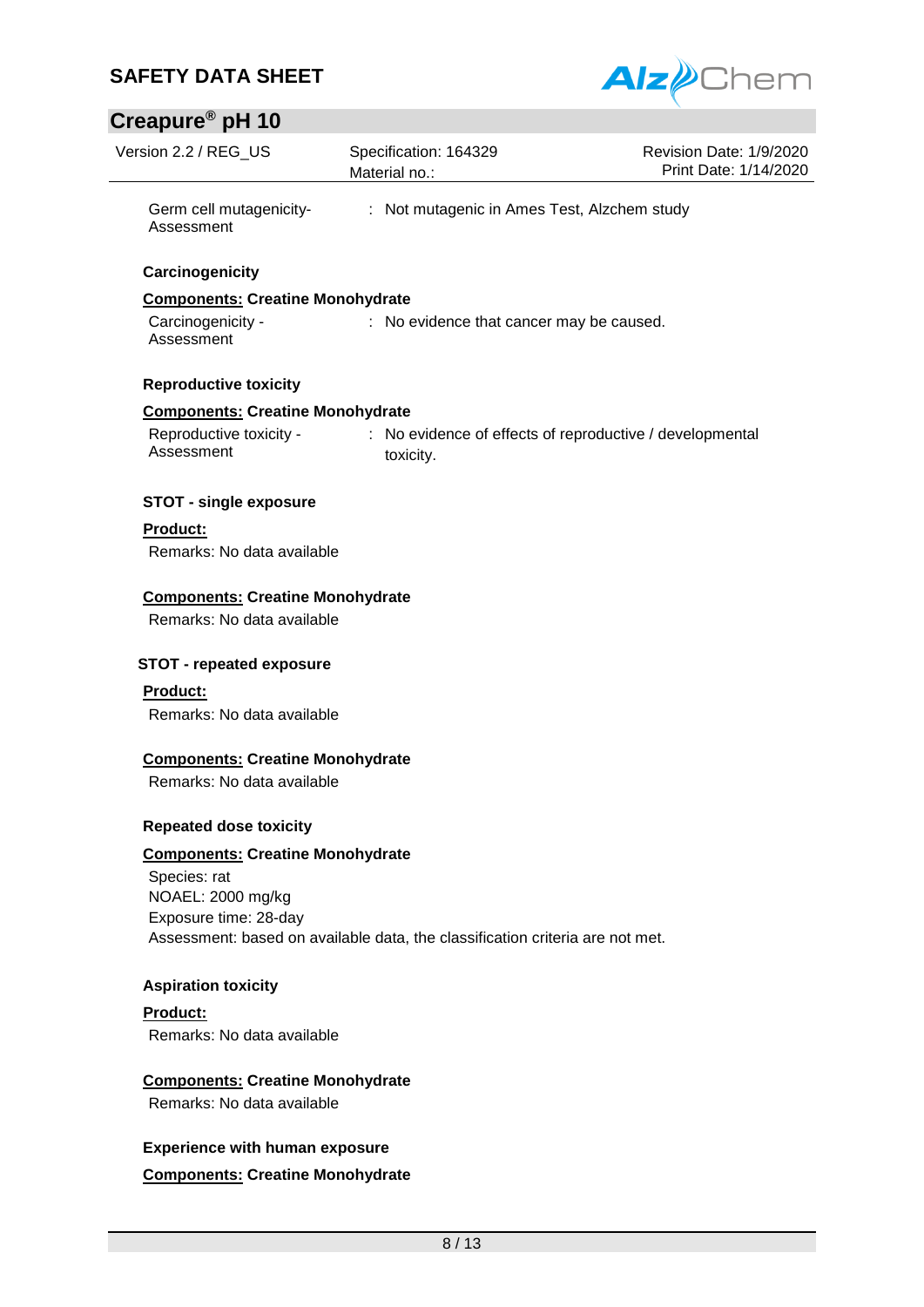

# **Creapure® pH 10**

| Version 2.2 / REG US | Specification: 164329<br>Material no.: | Revision Date: 1/9/2020<br>Print Date: 1/14/2020 |
|----------------------|----------------------------------------|--------------------------------------------------|
|                      |                                        |                                                  |

General Information: Creatine is found in muscular tissue and is produced by the liver and kidneys. No health effects have been reported in humans.

#### **Further information**

#### **Product:**

Remarks: In a 28-day study in rats, no treatment related findings were noted. The NOAEL for this study was determined to be 2000 mg/kg b.w. No additional toxicological data are available.

#### **OSHA Regulated Carcinogens (NTP, IARC, OSHA Listed)**

| <b>NTP</b>  | No component of this product is identified as a known or anticipated carcinogen<br>by NTP.              |
|-------------|---------------------------------------------------------------------------------------------------------|
| <b>IARC</b> | No component of this product is identified as a confirmed, probable, or possible<br>carcinogen by IARC. |
| <b>OSHA</b> | No component of this product is identified as a carcinogen or suspected<br>carcinogen by OSHA.          |

#### **12. ECOLOGICAL INFORMATION**

Data in Section 12 is provided in accordance with EC CLP regulation 1272/2008 as this section is not mandatory under OSHA HazCom 2012 (29 CFR 1910.1200).

Component data and/or data for a similar material are summarized below.

#### **Ecotoxicity**

#### **Components: Creatine Monohydrate**

| Toxicity to fish                                       | : LC50 ( <i>Brachydanio rerio</i> ): $> 100$ mg/l<br>Exposure time: 96 h<br>Method: Directive 92/69/EEC, C.2<br>GLP: yes<br>Remarks: AlzChem test result. |
|--------------------------------------------------------|-----------------------------------------------------------------------------------------------------------------------------------------------------------|
|                                                        | $NOEC:$ > 100 mg/l<br>Method: Directive 92/69/EEC, C.2<br>GLP: yes<br>Remarks: AlzChem test result.                                                       |
| Toxicity to daphnia and other<br>aquatic invertebrates | $\therefore$ EC50 (Daphnia magna): > 1000 mg/l<br>Exposure time: 48 h<br>Method: Directive 92/69/EEC C.2<br>Remarks: AlzChem test result.                 |
| <b>Persistence and degradability</b>                   |                                                                                                                                                           |
| Product:                                               |                                                                                                                                                           |

| Biodegradability | : Result: Readily biodegradable |
|------------------|---------------------------------|
|                  | Biodegradation: 97.5 %          |
|                  | Exposure time: 14 d             |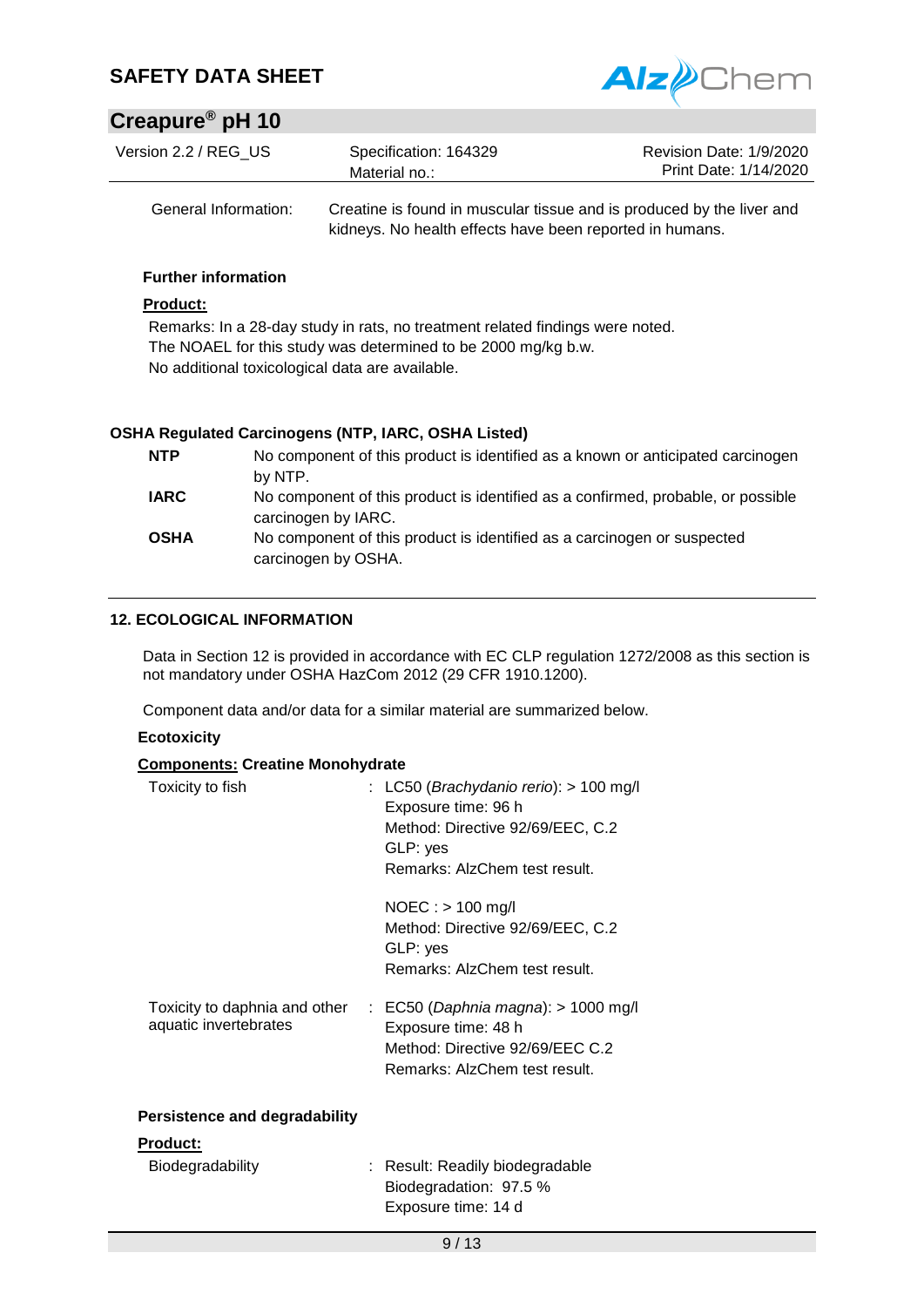

### **Creapure® pH 10**

| Version 2.2 / REG US |  |
|----------------------|--|
|----------------------|--|

Specification: 164329 Material no.:

Revision Date: 1/9/2020 Print Date: 1/14/2020

| <b>Components: Creatine Monohydrate</b> |                                                                            |
|-----------------------------------------|----------------------------------------------------------------------------|
| Biodegradability                        | : Result: Readily biodegradable                                            |
|                                         | Biodegradation: 96.6 %                                                     |
|                                         | Exposure time: 28 d                                                        |
|                                         | Remarks: AlzChem study                                                     |
| <b>Bioaccumulative potential</b>        |                                                                            |
| <b>Product:</b>                         |                                                                            |
| <b>Bioaccumulation</b>                  | : Remarks: No bioaccumulation is to be expected<br>( $log P_{ow} \le 4$ ). |
| <b>Components: Creatine Monohydrate</b> |                                                                            |
| Partition coefficient:                  | : $log P_{ow}: < -2 (68 °F) (20 °C)$                                       |
| n-octanol/water                         |                                                                            |
| <b>Mobility in soil</b>                 |                                                                            |
| No data available                       |                                                                            |
| Other adverse effects                   |                                                                            |
| <b>Product:</b>                         |                                                                            |
| Additional ecological                   | : Remarks: No further ecotoxicological data are available.                 |
| information                             | Avoid release to the environment.                                          |
| <b>13. DISPOSAL CONSIDERATIONS</b>      |                                                                            |
| Waste treatment methods                 |                                                                            |
| Product                                 | : Must be brought to an adequate waste treatment facility, in              |

conformity with applicable waste disposal regulations. Contaminated packaging : Packaging, that cannot be reused after cleaning must be disposed or recycled in accordance with all federal, national and local regulations.

#### **14. TRANSPORT INFORMATION**

#### **US Department of Transportation (DOT):**

This product is not classified as dangerous, per US DOT regulations under 29 CFR 1910.1200

#### **Transport Canada:**

This product is not classified as dangerous, per Transport Canada regulations

#### **International Maritime Dangerous Good Code (IMDG):**

This product is not classified as dangerous, per the International Maritime Organization (IMO)

#### **Air transport ICAO-TI/IATA-DGR**

This product is not classified as dangerous, per the International Civil Air Association/International Air Transport Association (IATA)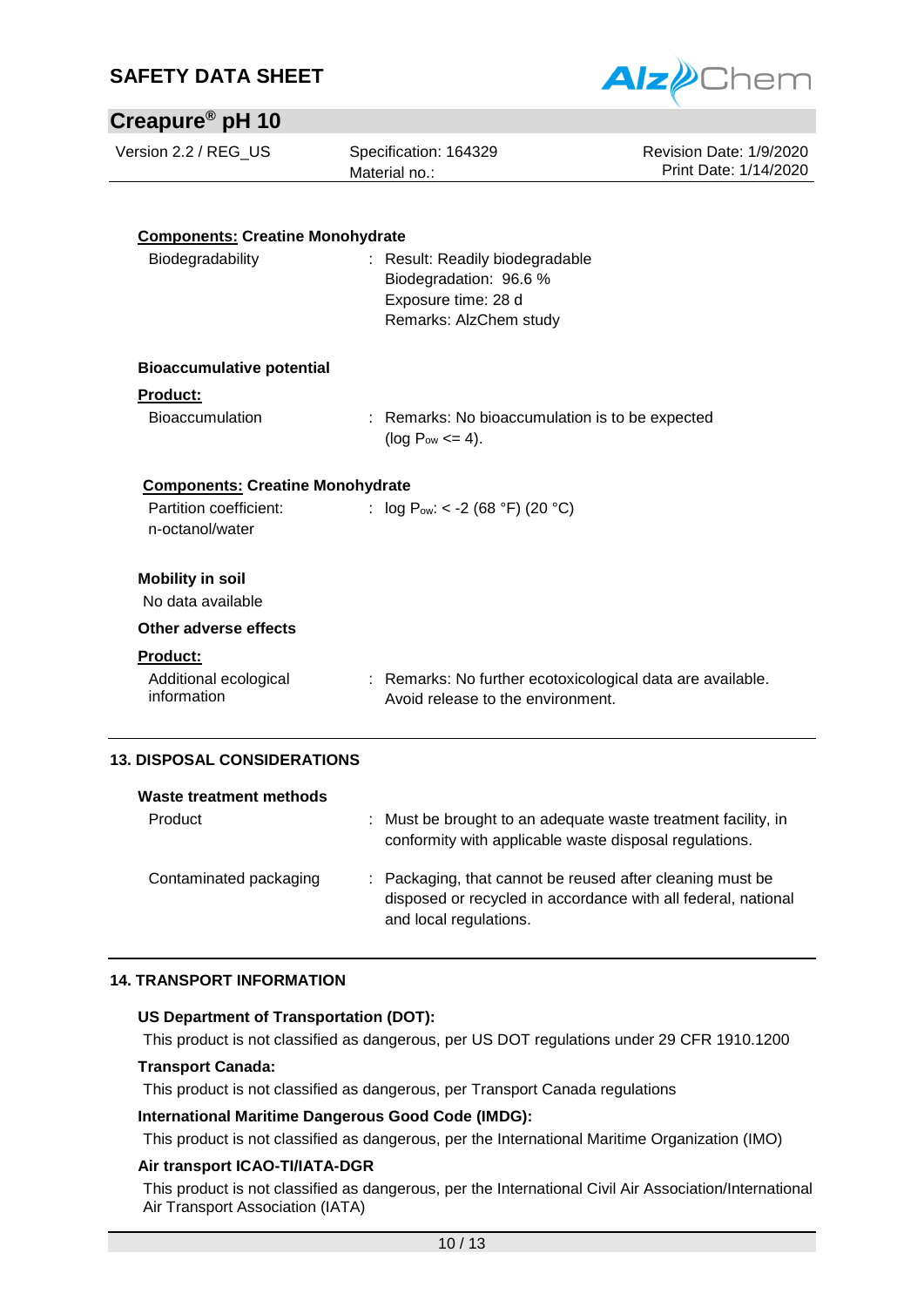## **Creapure® pH 10**

Version 2.2 / REG US Specification: 164329

Material no.:

Alz*e* 

Revision Date: 1/9/2020 Print Date: 1/14/2020

#### **Special precautions for user**

Remarks : Not classified as dangerous in the meaning of transport regulations.

#### **Transport in bulk according to Annex II of MARPOL 73/78 and the IBC Code**

Not applicable for product as supplied.

#### **15. REGULATORY INFORMATION**

#### **Safety, health and environmental regulations/legislation specific for the substance or mixture**

**The components of this product are reported in the following inventories:**

| Australia (AICS)    | : Listed/registered |
|---------------------|---------------------|
| New Zealand (NZIoC) | : Listed/registered |
| Philippines (PICCS) | : Listed/registered |
| China (IECSC)       | : Listed/registered |

#### **United States – Federal Regulations**

**Comprehensive Environmental Response, Compensation and Liability Act (CERCLA) – Reportable Quantity (RQ):**

The components of this product are not CERCLA regulated.

**Emergency Planning and Community Right-to-Know Act (EPCRA):**

#### **SARA Title III – Section 302 Components**

The components of this product are not subject to the reporting requirements of SARA Title III, section 302.

#### **SARA Title III – Section 304 Components**

The components of this product are not subject to the reporting requirements of SARA Title III, section 304.

#### **SARA Title III – Section 311/312 Hazards**

Not applicable.

#### **SARA Title III – Section 313 Components**

The components of this product are not subject to the reporting requirements of SARA Title III, section 313.

#### **Toxic Substances Control Act (TSCA):**

The components of this product are TSCA regulated.

#### **United States - State Regulations**

#### **California Prop 65**

This product does not intentionally contain any chemical known to the State of California to cause cancer, birth defects, or any other repoductive defects.

Check your local jurisdiction for specific instructions.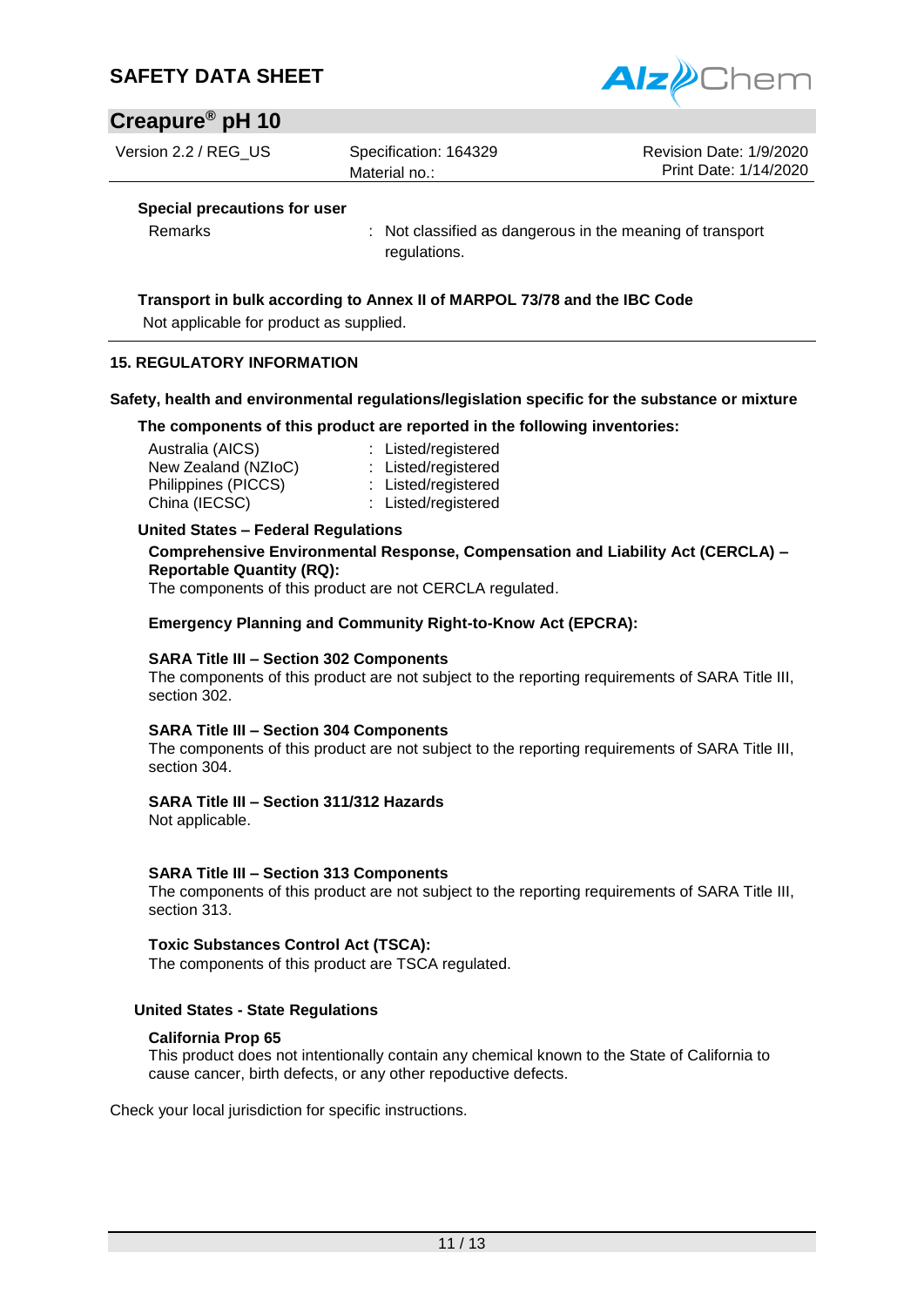

## **Creapure® pH 10**

Version 2.2 / REG US Specification: 164329

Revision Date: 1/9/2020 Print Date: 1/14/2020

#### **16. OTHER INFORMATION**

Refer to NFPA 654, *Standard for the Prevention of Fire and Dust Explosions from the Manufacturing, Processing, and Handling of Combustible Particulate Solids*, for safe handling.

This version was prepared on 1/9/2020. This version replaces all previous versions.

Material no.:

The information provided in this Safety Data Sheet is correct to the best of our knowledge, information and belief at the date of its publication. The information given is designed only as a guidance for safe handling, use, processing, storage, transportation, disposal and release and is not to be considered a warranty or quality specification. The information relates only to the specific material designated and may not be valid for such material used in combination with any other materials or in any process, unless specified in the text.